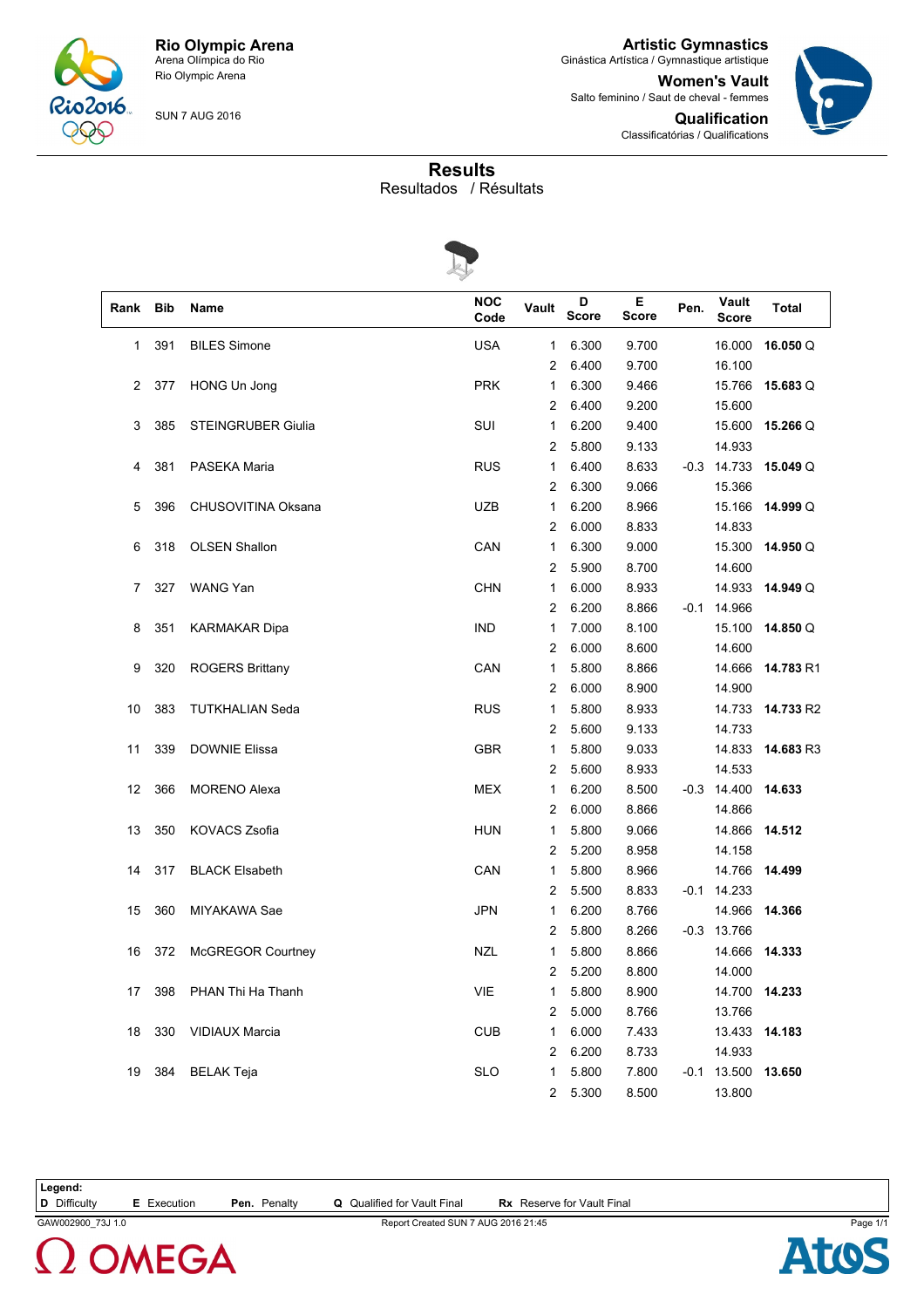

**Artistic Gymnastics** Ginástica Artística / Gymnastique artistique

> **Qualification** Classificatórias / Qualifications

**Women's Uneven Bars** Barras assimétricas femininas / Barres asymétriques - femmes



SUN 7 AUG 2016

## **Results** Resultados / Résultats



| Rank           | <b>Bib</b> | Name                          | <b>NOC</b><br>Code | D<br><b>Score</b> | Е.<br><b>Score</b> | Pen. | <b>Total</b> |
|----------------|------------|-------------------------------|--------------------|-------------------|--------------------|------|--------------|
| 1              | 394        | <b>KOCIAN Madison</b>         | <b>USA</b>         | 6.700             | 9.166              |      | 15.866 Q     |
| $\overline{c}$ | 380        | <b>MUSTAFINA Aliya</b>        | <b>RUS</b>         | 6.800             | 9.033              |      | 15.833 Q     |
| 3              | 392        | <b>DOUGLAS Gabrielle</b>      | <b>USA</b>         | 6.500             | 9.266              |      | 15.766 Q     |
| 4              | 382        | SPIRIDONOVA Daria             | <b>RUS</b>         | 6.700             | 8.983              |      | 15.683 Q     |
| 5              | 347        | <b>SEITZ Elisabeth</b>        | <b>GER</b>         | 6.600             | 8.866              |      | 15.466 Q     |
| 6              | 346        | <b>SCHEDER Sophie</b>         | GER                | 6.600             | 8.833              |      | 15.433 Q     |
| 7              | 397        | LOPEZ AROCHA Jessica Brizeida | <b>VEN</b>         | 6.400             | 8.933              |      | 15.333 Q     |
| 8              | 325        | <b>SHANG Chunsong</b>         | <b>CHN</b>         | 6.700             | 8.600              |      | 15.300 Q     |
| 9              | 323        | <b>FAN Yilin</b>              | <b>CHN</b>         | 6.900             | 8.366              |      | 15.266 R1    |
| 10             | 338        | DOWNIE Rebecca                | <b>GBR</b>         | 6.800             | 8.433              |      | 15.233 R2    |
| 11             | 383        | <b>TUTKHALIAN Seda</b>        | <b>RUS</b>         | 6.500             | 8.633              |      | 15.133       |
| 12             | 307        | <b>DERWAEL Nina</b>           | <b>BEL</b>         | 6.600             | 8.533              |      | 15.133 R3    |
| 13             | 379        | MELNIKOVA Angelina            | <b>RUS</b>         | 6.400             | 8.700              |      | 15.100       |
| 14             | 391        | <b>BILES Simone</b>           | <b>USA</b>         | 6.100             | 8.900              |      | 15.000       |
| 15             | 312        | <b>ANDRADE Rebeca</b>         | <b>BRA</b>         | 6.300             | 8.633              |      | 14.933       |
| 16             | 363        | <b>TERAMOTO Asuka</b>         | <b>JPN</b>         | 6.100             | 8.800              |      | 14.900       |
| 17             | 337        | <b>VANHILLE Louise</b>        | <b>FRA</b>         | 6.300             | 8.566              |      | 14.866       |
| 18             | 364        | <b>UCHIYAMA Yuki</b>          | <b>JPN</b>         | 6.200             | 8.600              |      | 14.800       |
| 19             | 341        | <b>HARROLD Ruby</b>           | <b>GBR</b>         | 6.300             | 8.500              |      | 14.800       |
| 19             | 344        | <b>BUI Kim</b>                | <b>GER</b>         | 6.300             | 8.500              |      | 14.800       |
| 21             | 367        | <b>THORSDOTTIR Eythora</b>    | <b>NED</b>         | 5.900             | 8.833              |      | 14.733       |
| 22             | 395        | RAISMAN Alexandra             | <b>USA</b>         | 6.000             | 8.733              |      | 14.733       |
| 23             | 319        | ONYSHKO Isabela               | CAN                | 6.100             | 8.633              |      | 14.733       |
| 24             | 350        | <b>KOVACS Zsofia</b>          | <b>HUN</b>         | 6.300             | 8.433              |      | 14.733       |
| 25             | 343        | ALT Tabea                     | <b>GER</b>         | 5.900             | 8.766              |      | 14.666       |
| 26             | 339        | <b>DOWNIE Elissa</b>          | <b>GBR</b>         | 6.300             | 8.333              |      | 14.633       |
| 27             | 371        | <b>WEVERS Lieke</b>           | <b>NED</b>         | 6.000             | 8.600              |      | 14.600       |
| 28             | 326        | <b>TAN Jiaxin</b>             | <b>CHN</b>         | 6.400             | 8.200              |      | 14.600       |
| 29             | 368        | <b>VAN GERNER Céline</b>      | NED                | 5.600             | 8.933              |      | 14.533       |
| 30             | 304        | <b>MILLER Larrissa</b>        | <b>AUS</b>         | 6.100             | 8.433              |      | 14.533       |
| 31             | 317        | <b>BLACK Elsabeth</b>         | CAN                | 6.300             | 8.200              |      | 14.500       |
| 32             | 370        | <b>WEVERS Sanne</b>           | <b>NED</b>         | 5.600             | 8.808              |      | 14.408       |
| 33             | 362        | SUGIHARA Aiko                 | <b>JPN</b>         | 5.900             | 8.500              |      | 14.400       |
| 34             | 334        | <b>BREVET Marine</b>          | <b>FRA</b>         | 5.800             | 8.533              |      | 14.333       |
| 35             | 313        | <b>BARBOSA Jade</b>           | <b>BRA</b>         | 6.100             | 8.166              |      | 14.266       |
| 36             | 320        | <b>ROGERS Brittany</b>        | CAN                | 6.300             | 7.966              |      | 14.266       |
| 37             | 354        | <b>FASANA Erika</b>           | ITA                | 5.900             | 8.300              |      | 14.200       |
| 38             | 361        | MURAKAMI Mai                  | <b>JPN</b>         | 5.700             | 8.466              |      | 14.166       |
| 39             | 315        | OLIVEIRA Lorrane              | <b>BRA</b>         | 5.800             | 8.358              |      | 14.158       |
| 40             | 331        | <b>ELZEINY Sherine</b>        | EGY                | 5.800             | 8.333              |      | 14.133       |
| 41             | 310        | <b>WAEM Laura</b>             | <b>BEL</b>         | 6.300             | 7.833              |      | 14.133       |
| 42             | 355        | <b>FERLITO Carlotta</b>       | ITA                | 5.600             | 8.433              |      | 14.033       |
| 43             | 358        | RIZZELLI Martina              | <b>ITA</b>         | 5.900             | 8.133              |      | 14.033       |



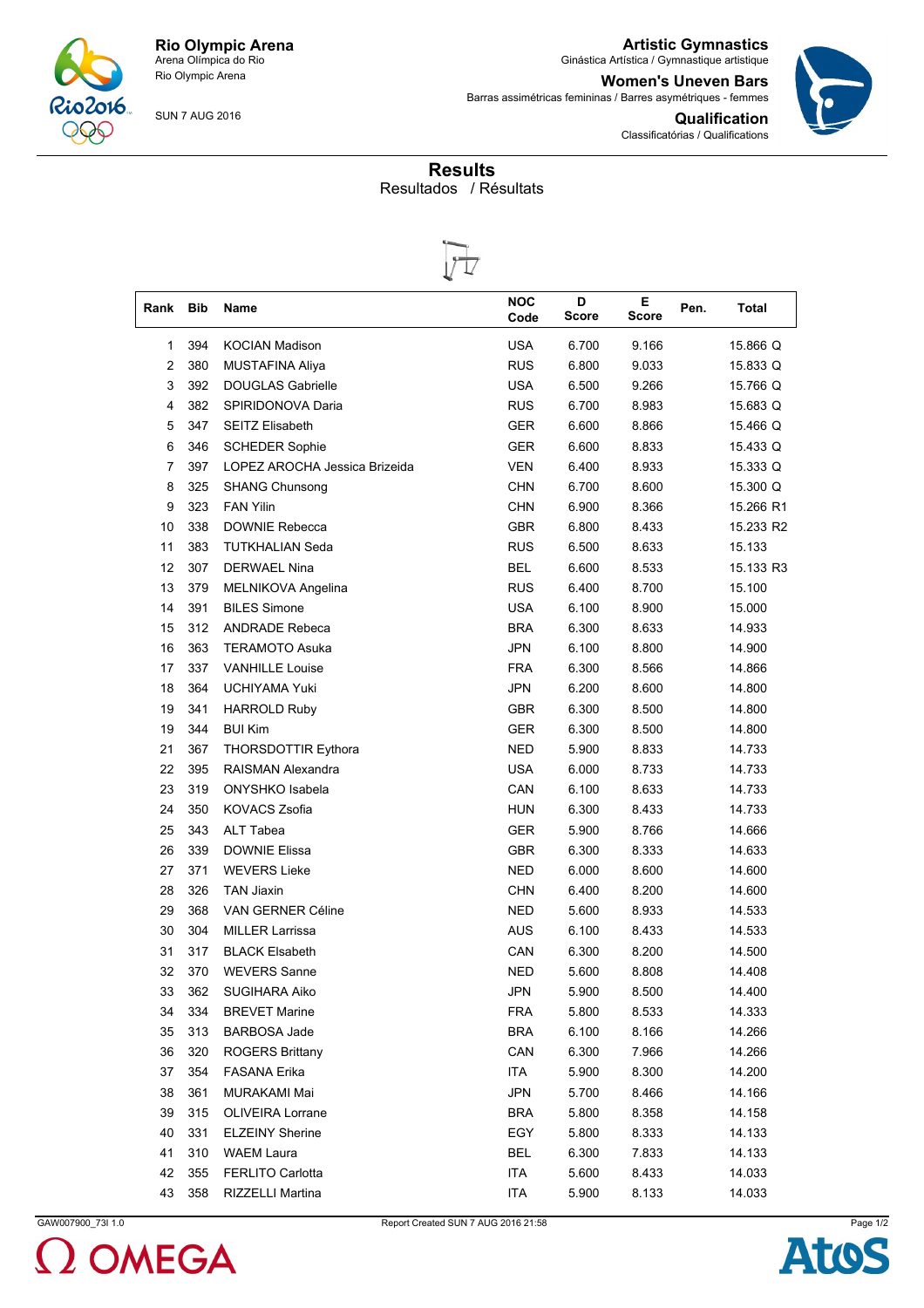

**Artistic Gymnastics** Ginástica Artística / Gymnastique artistique

**Qualification**

Classificatórias / Qualifications

**Women's Uneven Bars** Barras assimétricas femininas / Barres asymétriques - femmes



SUN 7 AUG 2016

## **Results** Resultados / Résultats



| Rank | <b>Bib</b> | Name                                | <b>NOC</b><br>Code | D<br><b>Score</b> | Е<br>Score | Pen.<br><b>Total</b> |
|------|------------|-------------------------------------|--------------------|-------------------|------------|----------------------|
| 44   | 327        | <b>WANG Yan</b>                     | <b>CHN</b>         | 5.500             | 8.400      | 13.900               |
| 45   | 385        | <b>STEINGRUBER Giulia</b>           | SUI                | 5.900             | 8.000      | 13.900               |
| 46   | 335        | HIS Loan                            | <b>FRA</b>         | 6.300             | 7.600      | 13.900               |
| 47   | 356        | <b>FERRARI Vanessa</b>              | <b>ITA</b>         | 5.800             | 8.066      | 13.866               |
| 48   | 330        | <b>VIDIAUX Marcia</b>               | <b>CUB</b>         | 5.400             | 8.425      | 13.825               |
| 49   | 386        | MOKOSOVA Barbora                    | <b>SVK</b>         | 5.300             | 8.500      | 13.800               |
| 50   | 308        | <b>HERMANS Rune</b>                 | <b>BEL</b>         | 5.800             | 7.975      | 13.775               |
| 51   | 349        | <b>GOMEZ Ana Sofia</b>              | <b>GUA</b>         | 5.900             | 7.866      | 13.766               |
| 52   | 321        | <b>WOO Rose</b>                     | CAN                | 5.500             | 8.233      | 13.733               |
| 53   | 303        | <b>GEBESHIAN Houry</b>              | ARM                | 5.000             | 8.666      | 13.666               |
| 54   | 376        | <b>MARTINS Filipa</b>               | <b>POR</b>         | 5.600             | 8.066      | 13.666               |
| 55   | 332        | PEREZ Ana                           | <b>ESP</b>         | 5.900             | 7.733      | 13.633               |
| 56   | 306        | <b>DERIKS Senna</b>                 | <b>BEL</b>         | 5.900             | 7.633      | 13.533               |
| 57   | 365        | LEE Eun Ju                          | <b>KOR</b>         | 5.400             | 8.100      | 13.500               |
| 58   | 353        | SAZONOVA Irina                      | <b>ISL</b>         | 5.800             | 7.700      | 13.500               |
| 59   | 366        | <b>MORENO Alexa</b>                 | <b>MEX</b>         | 5.300             | 8.033      | 13.333               |
| 60   | 336        | LECHENAULT Oreane                   | <b>FRA</b>         | 6.100             | 7.066      | 13.166               |
| 61   | 328        | <b>ESCOBAR GOMEZ Catalina Elena</b> | COL                | 5.400             | 7.658      | 13.058               |
| 62   | 302        | <b>VALENTE Ailen</b>                | <b>ARG</b>         | 5.400             | 7.633      | 13.033               |
| 63   | 322        | CASTRO Simona                       | CHI                | 4.800             | 8.033      | 12.833               |
| 64   | 311        | DICKSON Kylie Rei                   | <b>BLR</b>         | 5.500             | 7.333      | 12.833               |
| 65   | 387        | <b>LARSSON Emma</b>                 | <b>SWE</b>         | 5.200             | 7.566      | 12.766               |
| 66   | 373        | AMADO Isabella                      | <b>PAN</b>         | 4.900             | 7.833      | 12.733               |
| 67   | 316        | SARAIVA Flavia                      | <b>BRA</b>         | 5.400             | 7.333      | 12.733               |
| 68   | 390        | KYSLA Angelina                      | <b>UKR</b>         | 5.600             | 6.933      | 12.533               |
| 69   | 340        | <b>FRAGAPANE Claudia</b>            | <b>GBR</b>         | 5.700             | 6.833      | 12.533               |
| 70   | 372        | <b>McGREGOR Courtney</b>            | <b>NZL</b>         | 5.200             | 7.233      | 12.433               |
| 71   | 352        | <b>OREILLY Ellis</b>                | <b>IRL</b>         | 4.400             | 7.900      | 12.300               |
| 72   | 301        | <b>BOUFADENE Farah</b>              | <b>ALG</b>         | 5.000             | 7.200      | 12.200               |
| 73   | 305        | <b>ECKER Lisa</b>                   | AUT                | 5.200             | 7.000      | 12.200               |
| 74   | 389        | <b>YILMAZ Tutya</b>                 | <b>TUR</b>         | 4.900             | 7.266      | 12.166               |
| 75   | 374        | ORREGO Ariana                       | <b>PER</b>         | 5.200             | 6.633      | 11.833               |
| 76   | 375        | JURKOWSKA-KOWALSKA Katarzyna        | <b>POL</b>         | 4.400             | 7.300      | 11.700               |
| 77   | 351        | KARMAKAR Dipa                       | <b>IND</b>         | 4.500             | 7.166      | 11.666               |
| 78   | 359        | <b>WILLIAMS Toni-Ann</b>            | <b>JAM</b>         | 4.400             | 7.133      | 11.533               |
| 79   | 388        | <b>DICK Marisa</b>                  | <b>TTO</b>         | 4.600             | 6.733      | 11.333               |
|      | 329        | <b>DEREK Ana</b>                    | <b>CRO</b>         |                   |            | <b>DNS</b>           |

**Legend:**

**D** Difficulty **DNS** Did Not Start **E** Execution **Pen.** Penalty **Q** Qualified for Uneven Bars Final

**Rx** Reserve for Uneven Bars Final



GAW007900\_73I 1.0 Report Created SUN 7 AUG 2016 21:58 Page 2/2

**Atos**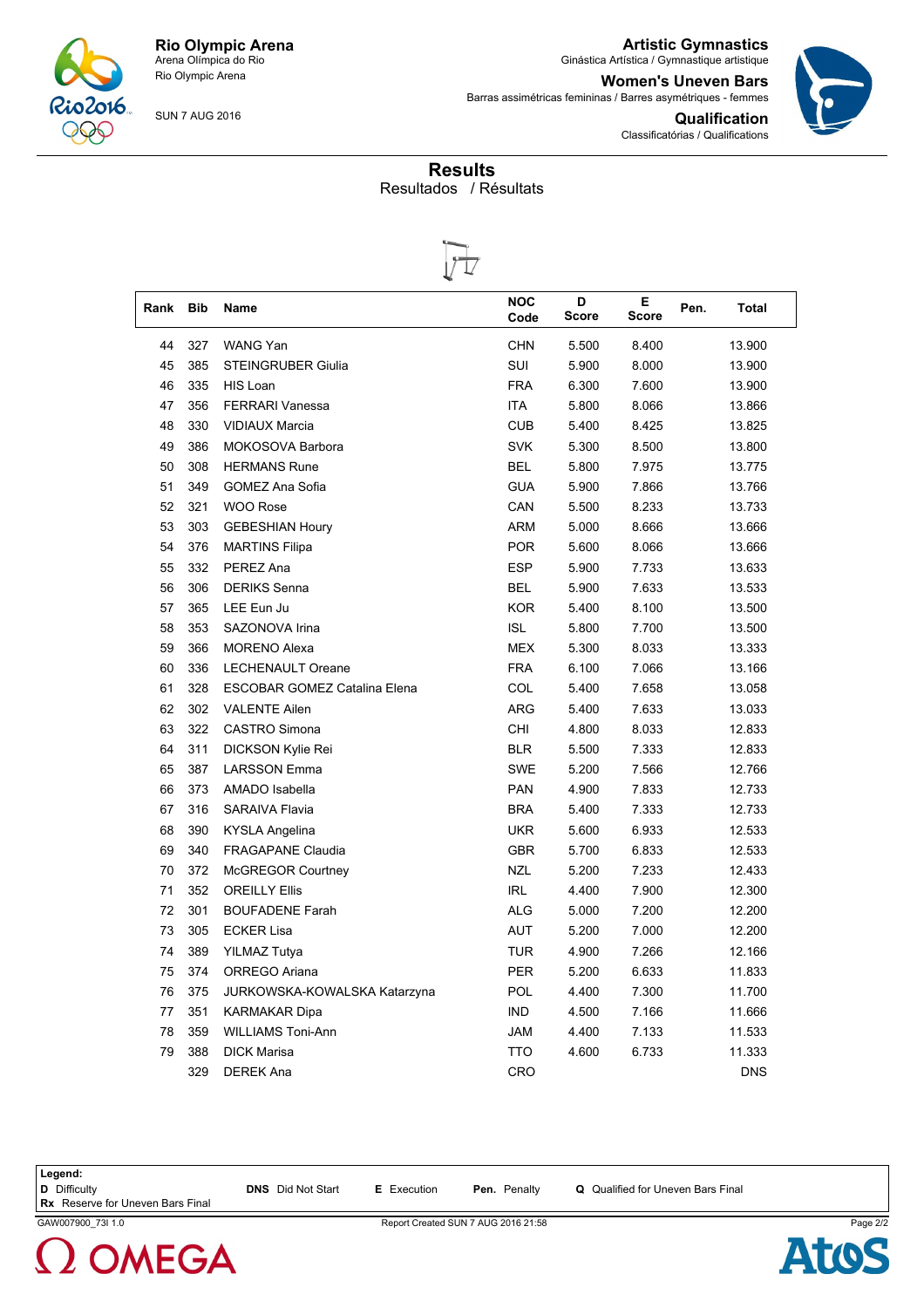

**Artistic Gymnastics** Ginástica Artística / Gymnastique artistique

**Women's Beam** Barra de equilíbrio feminina / Poutre - femmes



**Qualification** Classificatórias / Qualifications

## **Results**

Resultados / Résultats



|      |     | $\tilde{\phantom{a}}$         |                    |                   |                   |      |              |
|------|-----|-------------------------------|--------------------|-------------------|-------------------|------|--------------|
| Rank | Bib | Name                          | <b>NOC</b><br>Code | D<br><b>Score</b> | Е<br><b>Score</b> | Pen. | <b>Total</b> |
| 1    | 391 | <b>BILES Simone</b>           | <b>USA</b>         | 6.700             | 8.933             |      | 15.633 Q     |
| 2    | 393 | <b>HERNANDEZ Lauren</b>       | <b>USA</b>         | 6.400             | 8.966             |      | 15.366 Q     |
| 3    | 316 | <b>SARAIVA Flavia</b>         | <b>BRA</b>         | 6.300             | 8.833             |      | 15.133 Q     |
| 4    | 370 | <b>WEVERS Sanne</b>           | <b>NED</b>         | 6.300             | 8.766             |      | 15.066 Q     |
| 5    | 378 | <b>PONOR Catalina</b>         | <b>ROU</b>         | 6.200             | 8.700             |      | 14.900 Q     |
| 6    | 323 | <b>FAN Yilin</b>              | <b>CHN</b>         | 6.400             | 8.466             |      | 14.866 Q     |
| 7    | 392 | <b>DOUGLAS Gabrielle</b>      | <b>USA</b>         | 6.300             | 8.533             |      | 14.833       |
| 7    | 395 | RAISMAN Alexandra             | <b>USA</b>         | 6.300             | 8.533             |      | 14.833       |
| 9    | 333 | <b>BOYER Marine</b>           | <b>FRA</b>         | 6.200             | 8.400             |      | 14.600 Q     |
| 10   | 319 | ONYSHKO Isabela               | CAN                | 6.500             | 8.033             |      | 14.533 Q     |
| 11   | 339 | <b>DOWNIE Elissa</b>          | <b>GBR</b>         | 5.900             | 8.600             |      | 14.500 R1    |
| 12   | 342 | <b>TINKLER Amy</b>            | <b>GBR</b>         | 6.200             | 8.300             |      | 14.500 R2    |
| 13   | 389 | <b>YILMAZ Tutya</b>           | <b>TUR</b>         | 6.300             | 8.200             |      | 14.500 R3    |
| 14   | 383 | <b>TUTKHALIAN Seda</b>        | <b>RUS</b>         | 6.100             | 8.366             |      | 14.466       |
| 15   | 345 | <b>SCHAEFER Pauline</b>       | <b>GER</b>         | 6.000             | 8.400             |      | 14.400       |
| 16   | 371 | <b>WEVERS Lieke</b>           | <b>NED</b>         | 5.900             | 8.466             |      | 14.366       |
| 17   | 325 | <b>SHANG Chunsong</b>         | CHN                | 6.200             | 8.166             |      | 14.366       |
| 18   | 367 | <b>THORSDOTTIR Eythora</b>    | <b>NED</b>         | 5.900             | 8.400             |      | 14.300       |
| 19   | 314 | <b>HYPOLITO Daniele</b>       | <b>BRA</b>         | 5.800             | 8.466             |      | 14.266       |
| 19   | 382 | SPIRIDONOVA Daria             | <b>RUS</b>         | 5.800             | 8.466             |      | 14.266       |
| 21   | 343 | ALT Tabea                     | <b>GER</b>         | 6.000             | 8.233             |      | 14.233       |
| 22   | 312 | <b>ANDRADE Rebeca</b>         | <b>BRA</b>         | 5.700             | 8.500             |      | 14.200       |
| 23   | 334 | <b>BREVET Marine</b>          | FRA                | 5.700             | 8.466             |      | 14.166       |
| 23   | 357 | <b>MENEGHINI Elisa</b>        | <b>ITA</b>         | 5.700             | 8.466             |      | 14.166       |
| 25   | 362 | <b>SUGIHARA Aiko</b>          | <b>JPN</b>         | 5.800             | 8.333             |      | 14.133       |
| 26   | 327 | WANG Yan                      | CHN                | 6.200             | 7.900             |      | 14.100       |
| 27   | 387 | <b>LARSSON Emma</b>           | <b>SWE</b>         | 5.800             | 8.200             |      | 14.000       |
| 28   | 307 | <b>DERWAEL Nina</b>           | <b>BEL</b>         | 5.800             | 8.166             |      | 13.966       |
| 28   | 310 | <b>WAEM Laura</b>             | <b>BEL</b>         | 5.800             | 8.166             |      | 13.966       |
| 30   | 397 | LOPEZ AROCHA Jessica Brizeida | <b>VEN</b>         | 5.700             | 8.233             |      | 13.933       |
| 31   | 347 | SEITZ Elisabeth               | GER                | 5.600             | 8.266             |      | 13.866       |
| 32   | 376 | <b>MARTINS Filipa</b>         | <b>POR</b>         | 5.600             | 8.233             |      | 13.833       |
| 33   | 309 | MYS Gaelle                    | BEL                | 5.700             | 8.133             |      | 13.833       |
| 34   | 361 | MURAKAMI Mai                  | <b>JPN</b>         | 5.800             | 8.033             |      | 13.833       |
| 35   | 368 | VAN GERNER Céline             | <b>NED</b>         | 5.600             | 8.300             | -0.1 | 13.800       |
| 36   | 398 | PHAN Thi Ha Thanh             | VIE                | 6.000             | 7.800             |      | 13.800       |
| 37   | 364 | UCHIYAMA Yuki                 | JPN                | 5.500             | 8.233             |      | 13.733       |
| 38   | 308 | <b>HERMANS Rune</b>           | <b>BEL</b>         | 5.700             | 8.000             |      | 13.700       |
| 39   | 363 | <b>TERAMOTO Asuka</b>         | JPN                | 6.200             | 7.466             |      | 13.666       |
| 40   | 337 | <b>VANHILLE Louise</b>        | <b>FRA</b>         | 5.500             | 8.133             |      | 13.633       |
| 41   | 336 | LECHENAULT Oreane             | <b>FRA</b>         | 5.800             | 7.833             |      | 13.633       |
| 42   | 313 | BARBOSA Jade                  | <b>BRA</b>         | 5.500             | 8.200             | -0.1 | 13.600       |
| 43   | 332 | PEREZ Ana                     | <b>ESP</b>         | 5.600             | 8.000             |      | 13.600       |



GAW008900\_73I 1.0 Report Created SUN 7 AUG 2016 22:10 Page 1/2

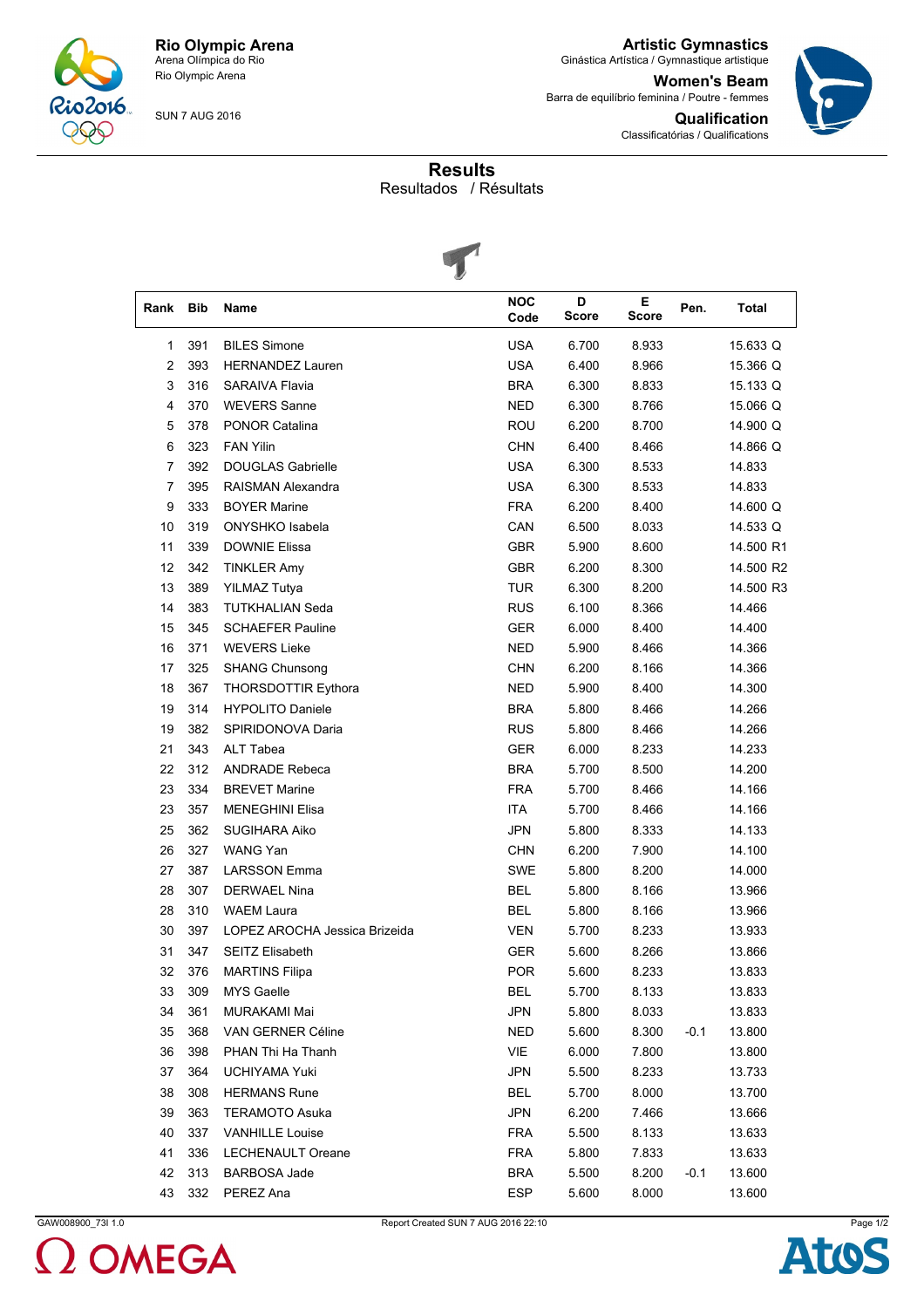

**Artistic Gymnastics** Ginástica Artística / Gymnastique artistique

**Women's Beam** Barra de equilíbrio feminina / Poutre - femmes **Qualification**

Classificatórias / Qualifications



**Results**

Resultados / Résultats



|      |     | $\tilde{\phantom{a}}$        |                    |                   |             |        |              |
|------|-----|------------------------------|--------------------|-------------------|-------------|--------|--------------|
| Rank | Bib | Name                         | <b>NOC</b><br>Code | D<br><b>Score</b> | E.<br>Score | Pen.   | <b>Total</b> |
| 44   | 317 | <b>BLACK Elsabeth</b>        | CAN                | 6.100             | 7.466       |        | 13.566       |
| 45   | 320 | <b>ROGERS Brittany</b>       | CAN                | 5.400             | 8.066       |        | 13.466       |
| 46   | 305 | <b>ECKER Lisa</b>            | <b>AUT</b>         | 5.600             | 7.800       |        | 13.400       |
| 47   | 349 | GOMEZ Ana Sofia              | <b>GUA</b>         | 6.200             | 7.200       |        | 13.400       |
| 48   | 340 | <b>FRAGAPANE Claudia</b>     | <b>GBR</b>         | 6.500             | 6.900       |        | 13.400       |
| 49   | 373 | AMADO Isabella               | PAN                | 5.600             | 7.733       |        | 13.333       |
| 50   | 396 | CHUSOVITINA Oksana           | UZB                | 5.200             | 8.100       |        | 13.300       |
| 51   | 366 | <b>MORENO Alexa</b>          | <b>MEX</b>         | 5.400             | 7.900       |        | 13.300       |
| 52   | 338 | DOWNIE Rebecca               | <b>GBR</b>         | 5.800             | 7.500       |        | 13.300       |
| 53   | 303 | <b>GEBESHIAN Houry</b>       | <b>ARM</b>         | 4.900             | 8.366       |        | 13.266       |
| 54   | 379 | MELNIKOVA Angelina           | <b>RUS</b>         | 5.900             | 7.466       | $-0.1$ | 13.266       |
| 55   | 321 | <b>WOO Rose</b>              | CAN                | 5.800             | 7.433       |        | 13.233       |
| 56   | 355 | <b>FERLITO Carlotta</b>      | <b>ITA</b>         | 5.900             | 7.333       |        | 13.233       |
| 57   | 348 | MILLOUSI Vasiliki            | <b>GRE</b>         | 6.000             | 7.200       |        | 13.200       |
| 58   | 388 | <b>DICK Marisa</b>           | TTO                | 5.200             | 7.866       |        | 13.066       |
| 59   | 380 | <b>MUSTAFINA Aliya</b>       | <b>RUS</b>         | 5.300             | 7.733       |        | 13.033       |
| 60   | 322 | CASTRO Simona                | CHI                | 5.500             | 7.500       |        | 13.000       |
| 61   | 372 | <b>McGREGOR Courtney</b>     | <b>NZL</b>         | 5.600             | 7.400       |        | 13.000       |
| 62   | 346 | <b>SCHEDER Sophie</b>        | <b>GER</b>         | 5.300             | 7.633       |        | 12.933       |
| 63   | 354 | <b>FASANA Erika</b>          | <b>ITA</b>         | 5.800             | 7.133       |        | 12.933       |
| 64   | 353 | SAZONOVA Irina               | <b>ISL</b>         | 5.200             | 7.700       |        | 12.900       |
| 65   | 351 | <b>KARMAKAR Dipa</b>         | <b>IND</b>         | 5.300             | 7.566       |        | 12.866       |
| 66   | 331 | <b>ELZEINY Sherine</b>       | EGY                | 5.000             | 7.800       |        | 12.800       |
| 67   | 374 | ORREGO Ariana                | PER                | 5.100             | 7.633       |        | 12.733       |
| 68   | 385 | <b>STEINGRUBER Giulia</b>    | SUI                | 5.500             | 7.233       |        | 12.733       |
| 69   | 390 | <b>KYSLA Angelina</b>        | <b>UKR</b>         | 5.600             | 7.166       | $-0.1$ | 12.666       |
| 70   | 365 | LEE Eun Ju                   | <b>KOR</b>         | 5.400             | 7.133       |        | 12.533       |
| 71   | 375 | JURKOWSKA-KOWALSKA Katarzyna | POL                | 5.100             | 7.233       |        | 12.333       |
| 72   | 350 | <b>KOVACS Zsofia</b>         | <b>HUN</b>         | 5.300             | 6.933       |        | 12.233       |
| 73   | 359 | <b>WILLIAMS Toni-Ann</b>     | <b>JAM</b>         | 5.700             | 6.433       |        | 12.133       |
| 74   | 386 | MOKOSOVA Barbora             | <b>SVK</b>         | 5.100             | 6.933       |        | 12.033       |
| 75   | 356 | <b>FERRARI Vanessa</b>       | <b>ITA</b>         | 4.900             | 7.100       |        | 12.000       |
| 76   | 330 | <b>VIDIAUX Marcia</b>        | <b>CUB</b>         | 5.000             | 6.700       |        | 11.700       |
| 77   | 329 | <b>DEREK Ana</b>             | CRO                | 5.100             | 6.433       | $-0.1$ | 11.433       |
| 78   | 302 | <b>VALENTE Ailen</b>         | ARG                | 5.000             | 6.366       |        | 11.366       |
| 79   | 352 | <b>OREILLY Ellis</b>         | IRL                | 3.900             | 6.800       |        | 10.700       |
| 80   | 301 | <b>BOUFADENE Farah</b>       | ALG                | 4.900             | 5.800       | $-0.1$ | 10.600       |
| 81   | 311 | DICKSON Kylie Rei            | <b>BLR</b>         | 3.900             | 6.433       |        | 10.333       |
| 82   | 328 | ESCOBAR GOMEZ Catalina Elena | COL                | 4.900             | 5.300       |        | 10.200       |

**Legend:**

**D** Difficulty **E** Execution **Pen.** Penalty **Q** Qualified for Balance Beam Final **Rx** Reserve for Balance Beam Final

GAW008900\_73I 1.0 Report Created SUN 7 AUG 2016 22:10 Page 2/2

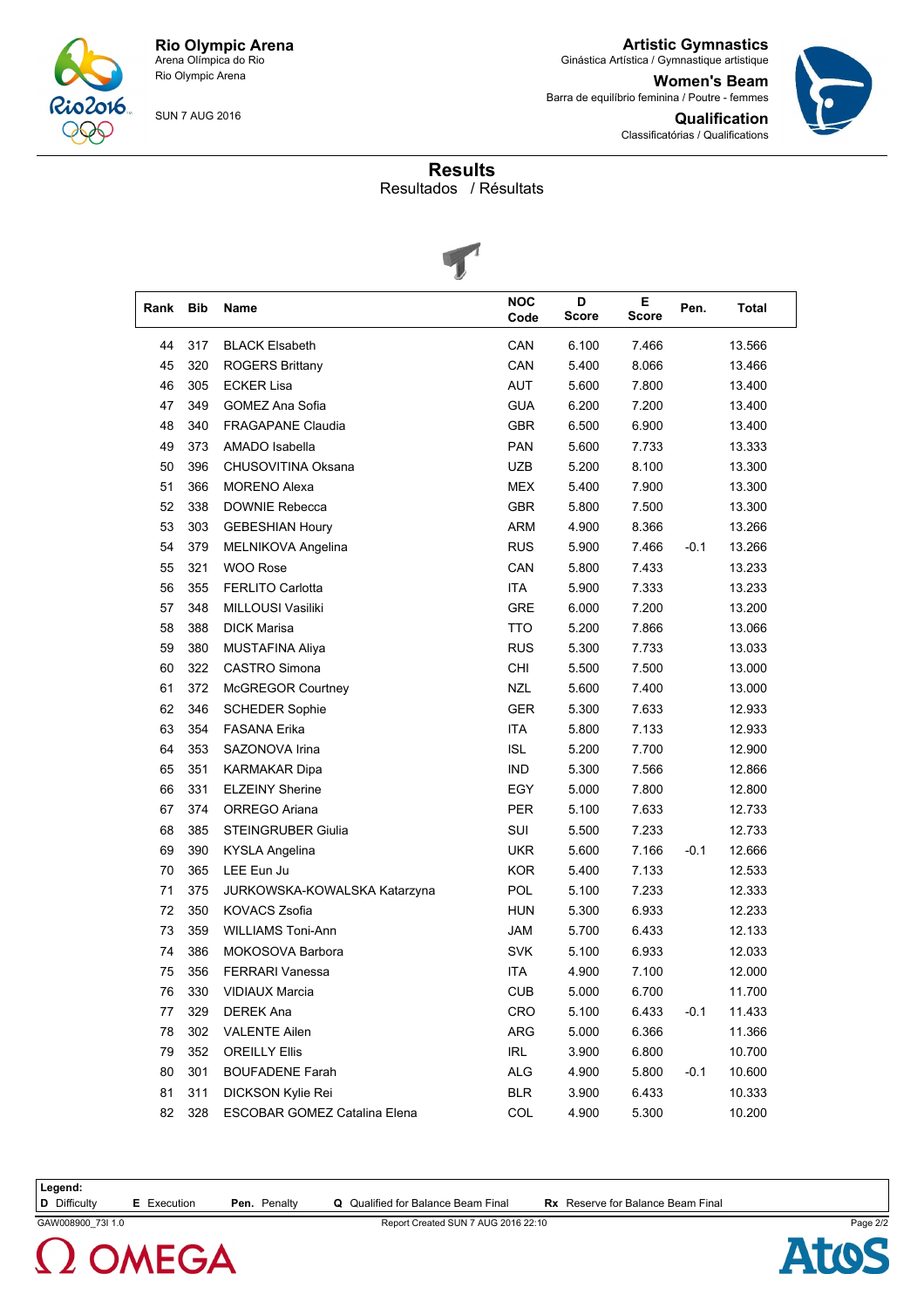

**Artistic Gymnastics** Ginástica Artística / Gymnastique artistique

**Women's Floor Exercise** Solo feminino / Exercices au sol - femmes





**Results**

Resultados / Résultats



| Rank | <b>Bib</b> | Name                       | <b>NOC</b> | D     | Е.    | Pen.   | <b>Total</b> |
|------|------------|----------------------------|------------|-------|-------|--------|--------------|
|      |            |                            | Code       | Score | Score |        |              |
| 1    | 391        | <b>BILES Simone</b>        | <b>USA</b> | 6.800 | 8.933 |        | 15.733 Q     |
| 2    | 395        | RAISMAN Alexandra          | <b>USA</b> | 6.600 | 8.675 |        | 15.275 Q     |
| 3    | 356        | <b>FERRARI Vanessa</b>     | <b>ITA</b> | 6.200 | 8.666 |        | 14.866 Q     |
| 4    | 393        | <b>HERNANDEZ Lauren</b>    | <b>USA</b> | 6.000 | 8.800 |        | 14.800       |
| 5    | 385        | <b>STEINGRUBER Giulia</b>  | SUI        | 6.200 | 8.466 |        | 14.666 Q     |
| 6    | 327        | WANG Yan                   | <b>CHN</b> | 6.300 | 8.366 |        | 14.666 Q     |
| 7    | 342        | <b>TINKLER Amy</b>         | <b>GBR</b> | 6.300 | 8.300 |        | 14.600 Q     |
| 8    | 361        | <b>MURAKAMI Mai</b>        | <b>JPN</b> | 6.200 | 8.366 |        | 14.566 Q     |
| 9    | 392        | <b>DOUGLAS Gabrielle</b>   | <b>USA</b> | 6.100 | 8.366 | $-0.1$ | 14.366       |
| 10   | 354        | <b>FASANA Erika</b>        | <b>ITA</b> | 6.100 | 8.233 |        | 14.333 Q     |
| 11   | 340        | <b>FRAGAPANE Claudia</b>   | GBR        | 6.200 | 8.133 |        | 14.333 R1    |
| 12   | 345        | <b>SCHAEFER Pauline</b>    | <b>GER</b> | 5.700 | 8.600 |        | 14.300 R2    |
| 13   | 357        | <b>MENEGHINI Elisa</b>     | ITA        | 5.600 | 8.633 |        | 14.233       |
| 14   | 378        | <b>PONOR Catalina</b>      | <b>ROU</b> | 5.900 | 8.300 |        | 14.200 R3    |
| 15   | 317        | <b>BLACK Elsabeth</b>      | CAN        | 5.800 | 8.333 |        | 14.133       |
| 16   | 325        | <b>SHANG Chunsong</b>      | <b>CHN</b> | 6.300 | 7.800 |        | 14.100       |
| 17   | 380        | <b>MUSTAFINA Aliya</b>     | <b>RUS</b> | 5.700 | 8.366 |        | 14.066       |
| 18   | 355        | <b>FERLITO Carlotta</b>    | ITA        | 5.500 | 8.533 |        | 14.033       |
| 19   | 316        | SARAIVA Flavia             | <b>BRA</b> | 5.600 | 8.433 |        | 14.033       |
| 20   | 312        | <b>ANDRADE Rebeca</b>      | <b>BRA</b> | 5.700 | 8.333 |        | 14.033       |
| 21   | 362        | <b>SUGIHARA Aiko</b>       | <b>JPN</b> | 5.800 | 8.233 |        | 14.033       |
| 22   | 319        | ONYSHKO Isabela            | CAN        | 5.800 | 8.166 |        | 13.966       |
| 23   | 334        | <b>BREVET Marine</b>       | <b>FRA</b> | 5.300 | 8.633 |        | 13.933       |
| 24   | 308        | <b>HERMANS Rune</b>        | <b>BEL</b> | 5.400 | 8.500 |        | 13.900       |
| 25   | 383        | TUTKHALIAN Seda            | <b>RUS</b> | 5.800 | 8.075 |        | 13.875       |
| 26   | 318        | <b>OLSEN Shallon</b>       | CAN        | 6.100 | 7.766 |        | 13.866       |
| 27   | 371        | <b>WEVERS Lieke</b>        | <b>NED</b> | 5.400 | 8.450 |        | 13.850       |
| 28   | 366        | <b>MORENO Alexa</b>        | <b>MEX</b> | 5.900 | 7.933 |        | 13.833       |
| 29   | 344        | <b>BUI Kim</b>             | <b>GER</b> | 5.600 | 8.166 |        | 13.766       |
| 30   | 313        | <b>BARBOSA Jade</b>        | <b>BRA</b> | 5.900 | 7.933 | $-0.1$ | 13.733       |
| 31   | 368        | <b>VAN GERNER Céline</b>   | <b>NED</b> | 5.100 | 8.616 |        | 13.716       |
| 32   | 363        | TERAMOTO Asuka             | <b>JPN</b> | 5.600 | 8.100 |        | 13.700       |
| 33   | 336        | LECHENAULT Oreane          | <b>FRA</b> | 5.200 | 8.466 |        | 13.666       |
| 34   | 347        | SEITZ Elisabeth            | GER        | 5.300 | 8.366 |        | 13.666       |
| 35   | 341        | <b>HARROLD Ruby</b>        | <b>GBR</b> | 5.500 | 8.133 |        | 13.633       |
| 36   | 367        | <b>THORSDOTTIR Eythora</b> | <b>NED</b> | 6.000 | 7.633 |        | 13.633       |
| 37   | 309        | MYS Gaelle                 | <b>BEL</b> | 5.200 | 8.366 |        | 13.566       |
| 38   | 321        | WOO Rose                   | CAN        | 5.400 | 8.166 |        | 13.566       |
| 39   | 307        | <b>DERWAEL Nina</b>        | <b>BEL</b> | 5.200 | 8.433 | $-0.1$ | 13.533       |
| 40   | 323        | <b>FAN Yilin</b>           | <b>CHN</b> | 5.300 | 8.200 |        | 13.500       |
| 40   | 369        | van POL Vera               | <b>NED</b> | 5.300 | 8.200 |        | 13.500       |
| 42   | 387        | <b>LARSSON Emma</b>        | SWE        | 5.700 | 7.800 |        | 13.500       |
| 43   | 376        | <b>MARTINS Filipa</b>      | <b>POR</b> | 5.300 | 8.133 |        | 13.433       |



GAW001900\_73I 1.0 Page 1/2